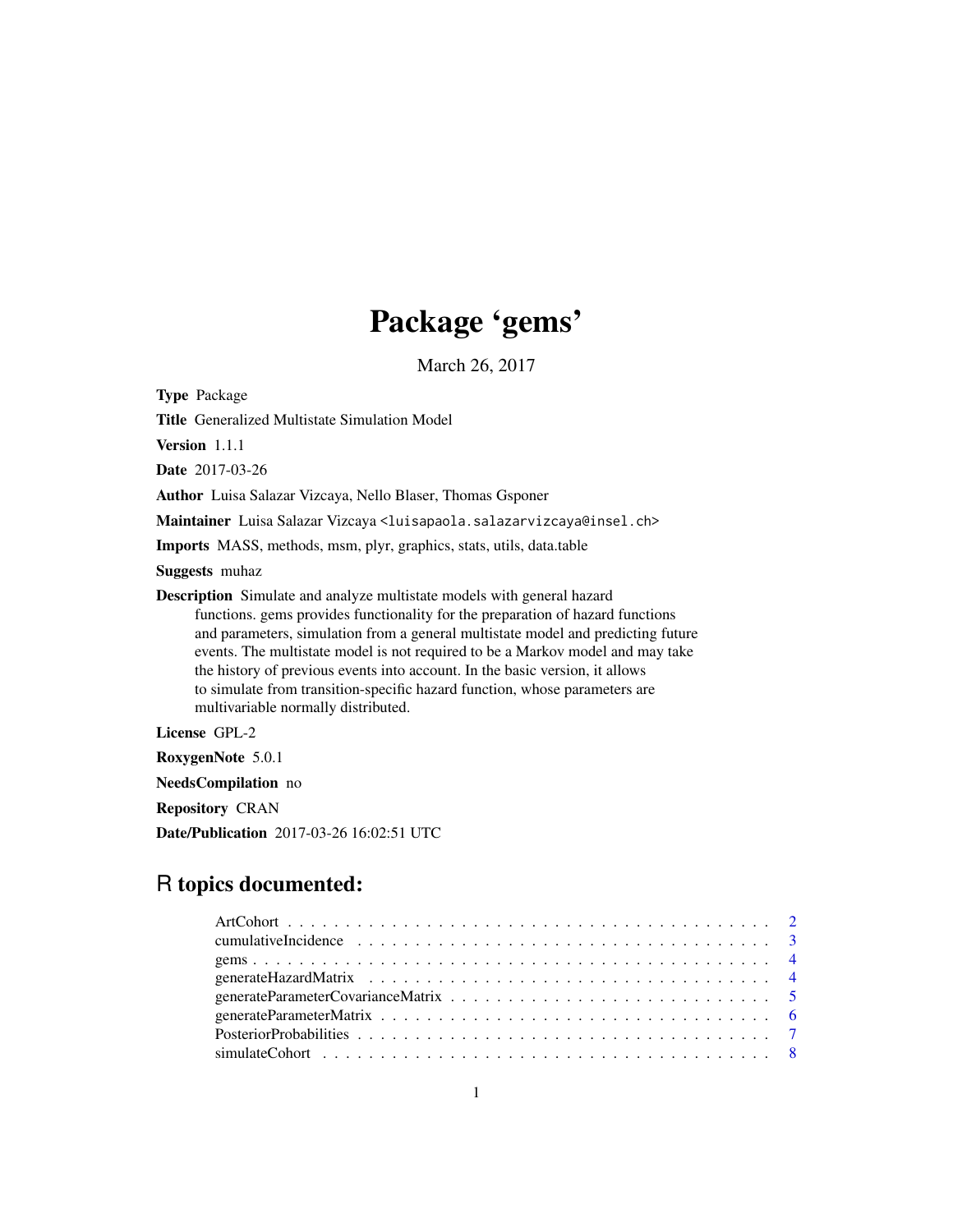#### <span id="page-1-0"></span>2 ArtCohort 2008 and 2008 and 2008 and 2008 and 2008 and 2008 and 2008 and 2008 and 2008 and 2008 and 2008 and 2008 and 2008 and 2008 and 2008 and 2008 and 2008 and 2008 and 2008 and 2008 and 2008 and 2008 and 2008 and 200

| transition.structure $\ldots \ldots \ldots \ldots \ldots \ldots \ldots \ldots \ldots \ldots \ldots \ldots \ldots$ | Index |  |  |  |  |  |  |  |  |  |  |  |  |  |  |  | 14 |
|-------------------------------------------------------------------------------------------------------------------|-------|--|--|--|--|--|--|--|--|--|--|--|--|--|--|--|----|
|                                                                                                                   |       |  |  |  |  |  |  |  |  |  |  |  |  |  |  |  |    |

<span id="page-1-1"></span>ArtCohort *Class* "ArtCohort"

# Description

Is a S4 class for the artificial cohort generated by simulateCohort.

# Usage

```
## S4 method for signature 'ArtCohort,ANY,ANY,ANY'
x[i, j, ..., drop = TRUE]## S4 method for signature 'ArtCohort'
update(object, newsize, addbaseline = matrix(NA, nrow =
  newsize - object@size), newInitialStates = rep(1, newsize - object@size))
## S4 method for signature 'ArtCohort'
head(x, \ldots)## S4 method for signature 'ArtCohort'
tail(x, \ldots)
```
## S4 method for signature 'ArtCohort' summary(object)

# Arguments

| x, object        | an ArtCohort                                                                                                                                                                                                                      |
|------------------|-----------------------------------------------------------------------------------------------------------------------------------------------------------------------------------------------------------------------------------|
| i, j, drop       | same as for data. frame                                                                                                                                                                                                           |
|                  | passed on to data. frame method                                                                                                                                                                                                   |
| newsize          | size of the updated cohort                                                                                                                                                                                                        |
| addbaseline      | baseline for new part of cohort                                                                                                                                                                                                   |
| newInitialStates |                                                                                                                                                                                                                                   |
|                  | $\mathbf{f}$ . It is the set of the set of the set of the set of the set of the set of the set of the set of the set of the set of the set of the set of the set of the set of the set of the set of the set of the set of the se |

initial states for new part of cohort

# Slots

states.number Object of class "numeric": number of states size Object of class "numeric": cohort size baseline Object of class "matrix": baseline matrix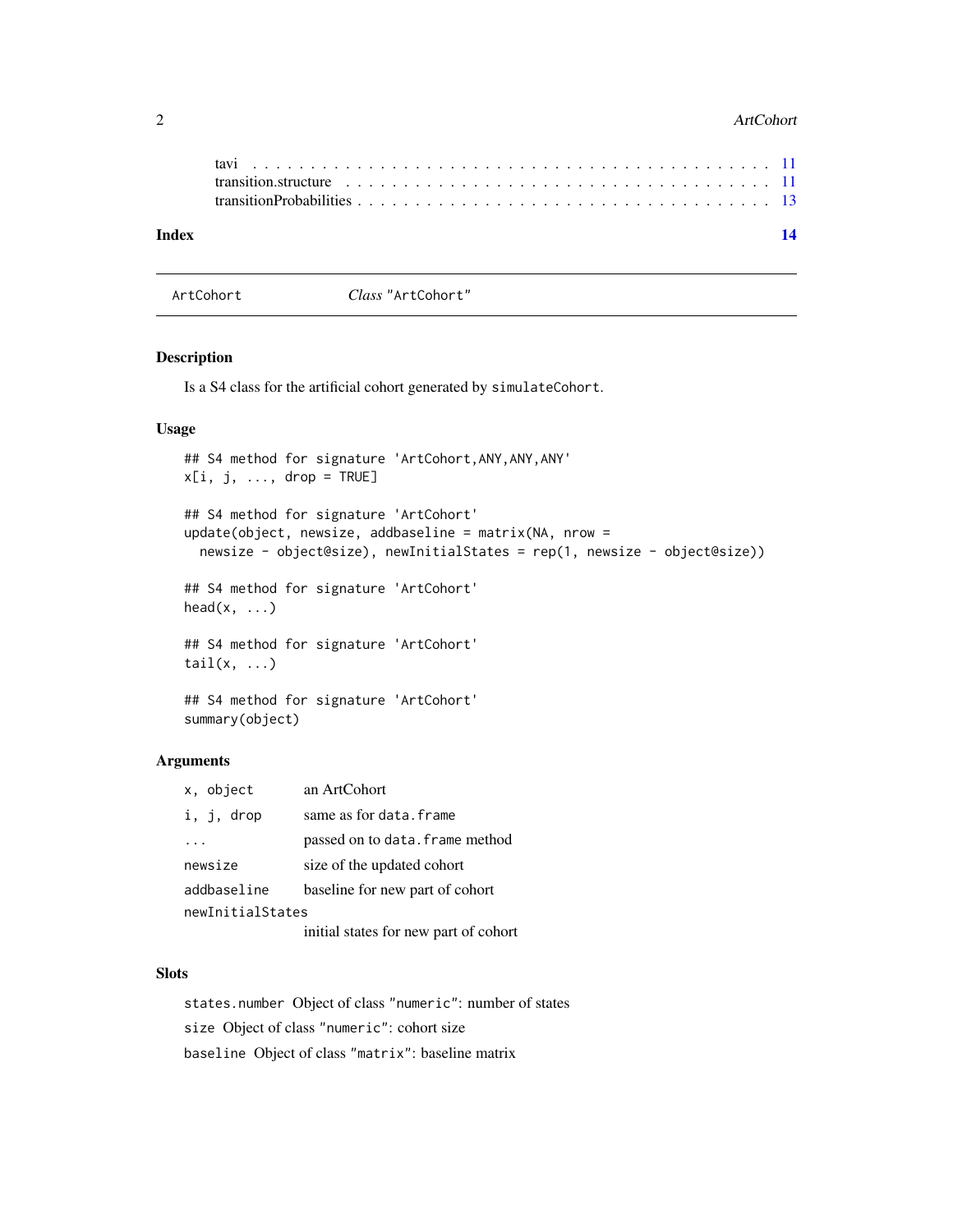<span id="page-2-0"></span>follow.up Object of class "numeric": maximum follow-up time parameters Object of class "transition.structure": input parameters parametersCovariances Object of class "transition.structure": input covariance matrices timeToTransition Object of class "matrix": input timeToTransition matrix. logical components transitionFunctions Object of class "transition.structure": input hazard functions time.to.state Object of class "data.frame": entry times for each patient into each of the states

# Objects from the Class

Objects are created by calls to the function simulateCohort.

# Author(s)

Luisa Salazar Vizcaya, Nello Blaser, Thomas Gsponer

# See Also

[simulateCohort](#page-7-1), [transition.structure](#page-10-1), [transitionProbabilities](#page-12-1), [cumulativeIncidence](#page-2-1)

# Examples

showClass("ArtCohort")

<span id="page-2-1"></span>cumulativeIncidence *transition probabilities*

### Description

Calculates the cumulative incidence and prediction intervals after first state

#### Usage

```
cumulativeIncidence(object, times, M = 100, stateNames = paste("State",
  as.list(1:dim(cohorts)[1])))
```
#### Arguments

| object     | either the output of simulateCohort or the matrix with the probabilities<br>slot of that output. |
|------------|--------------------------------------------------------------------------------------------------|
| times      | a time vector.                                                                                   |
| M          | number of groups for calculating confidence intervals.                                           |
| stateNames | a list with the names of states.                                                                 |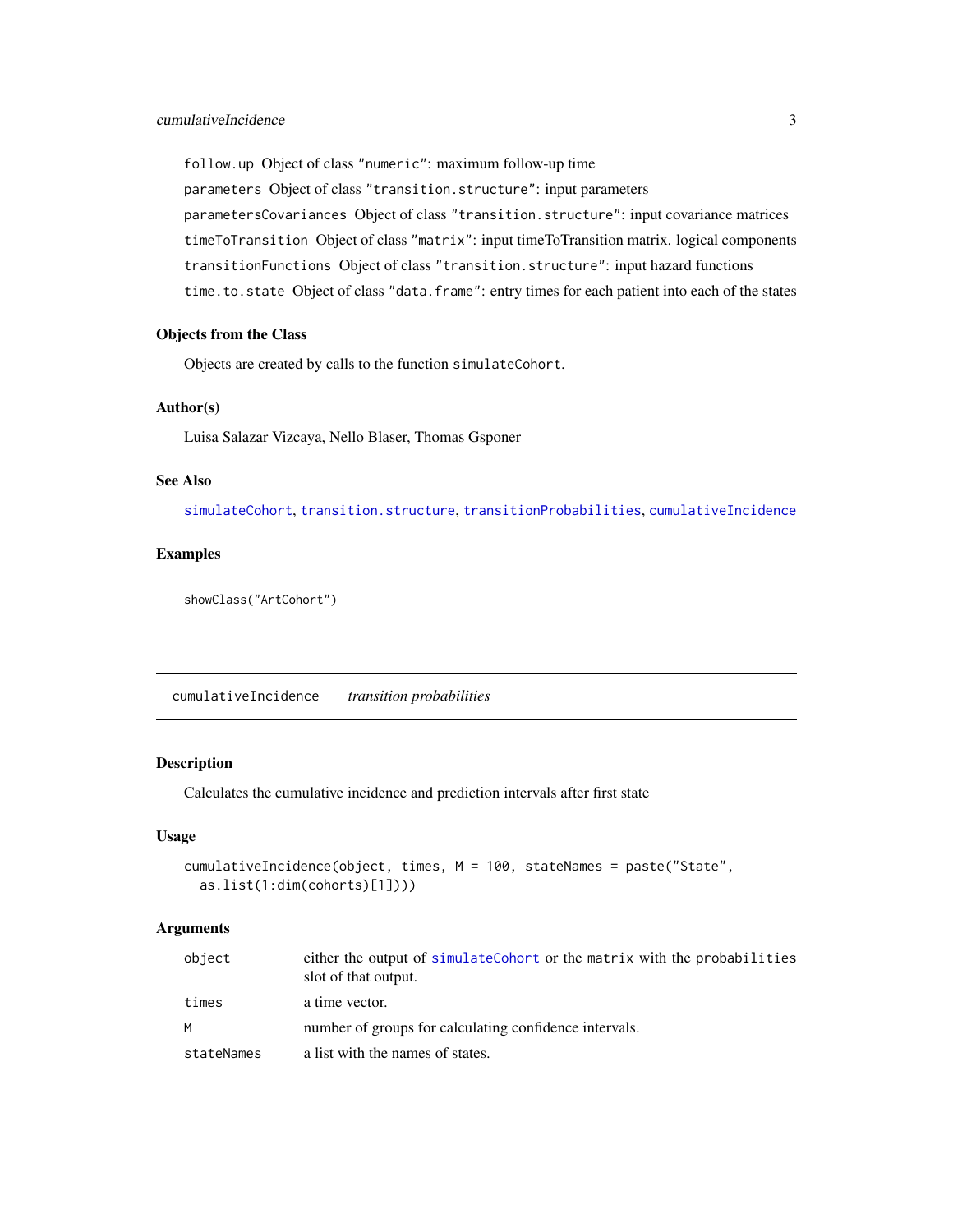<span id="page-3-0"></span>Value

an object of class "PosteriorProbabilities", containing the statenames, timepoints and the cumulative incidence with pointwise prediction intervals over time.

#### Author(s)

Luisa Salazar Vizcaya, Nello Blaser, Thomas Gsponer

# References

Nello Blaser, Luisa Salazar Vizcaya, Janne Estill, Cindy Zahnd, Bindu Kalesan, Matthias Egger, Olivia Keiser, Thomas Gsponer (2015). gems: An R Package for Simulating from Disease Progression Models. Journal of Statistical Software, 64(10), 1-22. URL http://www.jstatsoft.org/v64/i10/.

#### See Also

[PosteriorProbabilities](#page-6-1), [ArtCohort](#page-1-1), [simulateCohort](#page-7-1)

gems *gems: Generalized Multistate Simulation Model*

# Description

Simulate and analyze multistate models with general hazard functions. gems provides functionality for the preparation of hazard functions and parameters, simulation from a general multistate model and predicting future events. The multistate model is not required to be a Markov model and may take the history of previous events into account. In the basic version, it allows to simulate from transition-specific hazard function, whose parameters are multivariable normally distributed.

# References

Nello Blaser, Luisa Salazar Vizcaya, Janne Estill, Cindy Zahnd, Bindu Kalesan, Matthias Egger, Olivia Keiser, Thomas Gsponer (2015). gems: An R Package for Simulating from Disease Progression Models. Journal of Statistical Software, 64(10), 1-22. URL http://www.jstatsoft.org/v64/i10/.

<span id="page-3-1"></span>generateHazardMatrix *generate template for transition functions*

#### **Description**

This function simplifies generating the matrix of transition functions.

#### Usage

generateHazardMatrix(statesNumber)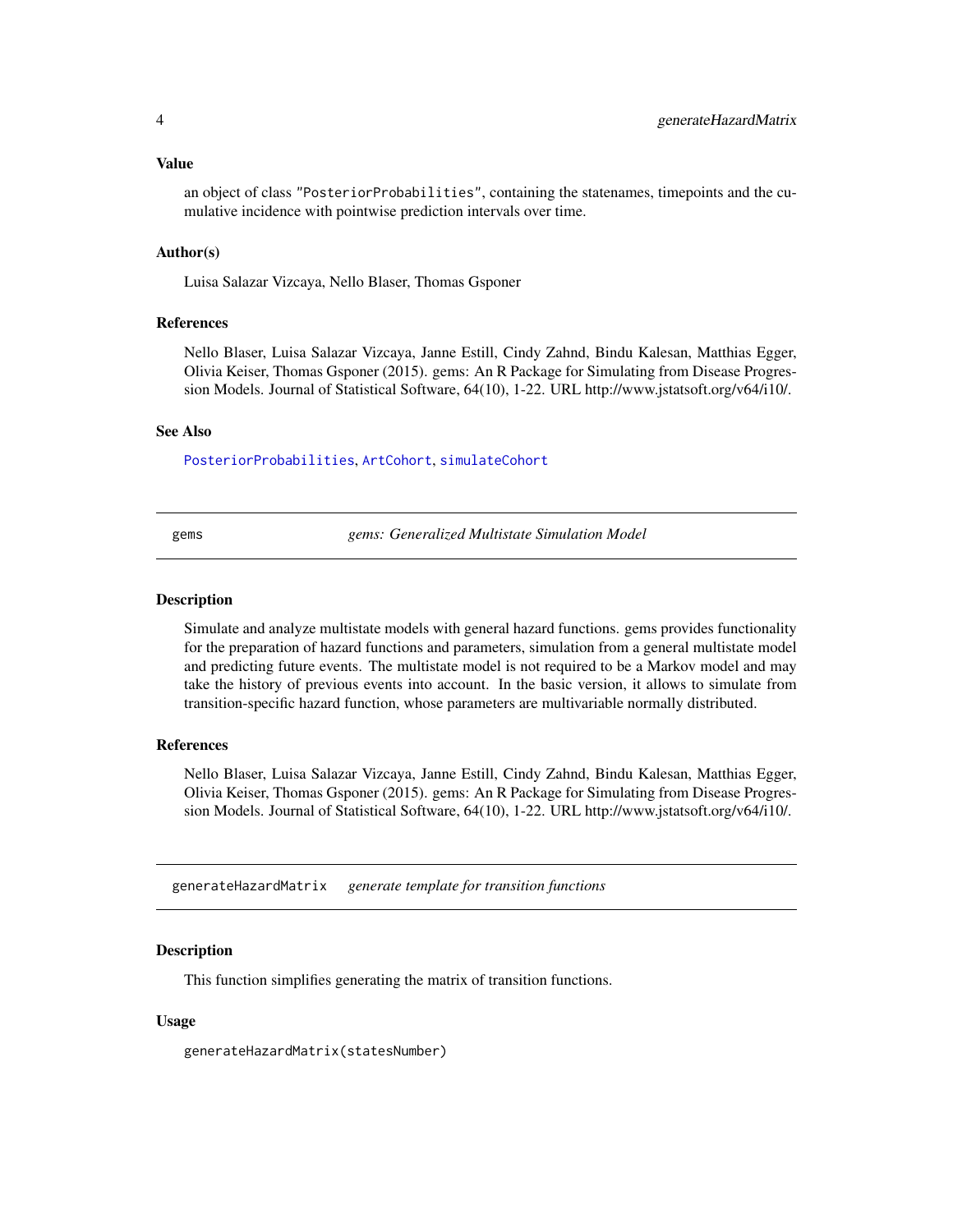# <span id="page-4-0"></span>Arguments

statesNumber the number of states to be considered.

# Value

a transition. structure of dimension  $N \times N$ , where N is the number of states and with value "impossible" for all potential transitions.

# Author(s)

Luisa Salazar Vizcaya, Nello Blaser, Thomas Gsponer

# References

Nello Blaser, Luisa Salazar Vizcaya, Janne Estill, Cindy Zahnd, Bindu Kalesan, Matthias Egger, Olivia Keiser, Thomas Gsponer (2015). gems: An R Package for Simulating from Disease Progression Models. Journal of Statistical Software, 64(10), 1-22. URL http://www.jstatsoft.org/v64/i10/.

# See Also

[transition.structure](#page-10-1), [simulateCohort](#page-7-1)

<span id="page-4-1"></span>generateParameterCovarianceMatrix

*generate a template for parameter covariances*

#### Description

This function simplifies generating the matrix of parameter covariances from a matrix of mean parameters.

#### Usage

```
generateParameterCovarianceMatrix(mu)
```
#### Arguments

mu a transition.structure of dimension  $N \times N$ , whose components list the mean values for the parameters in the transitionFunction.

# Value

a transition.structure of dimension  $N \times N$  of covariance matrices for the parameters.

#### Author(s)

Luisa Salazar Vizcaya, Nello Blaser, Thomas Gsponer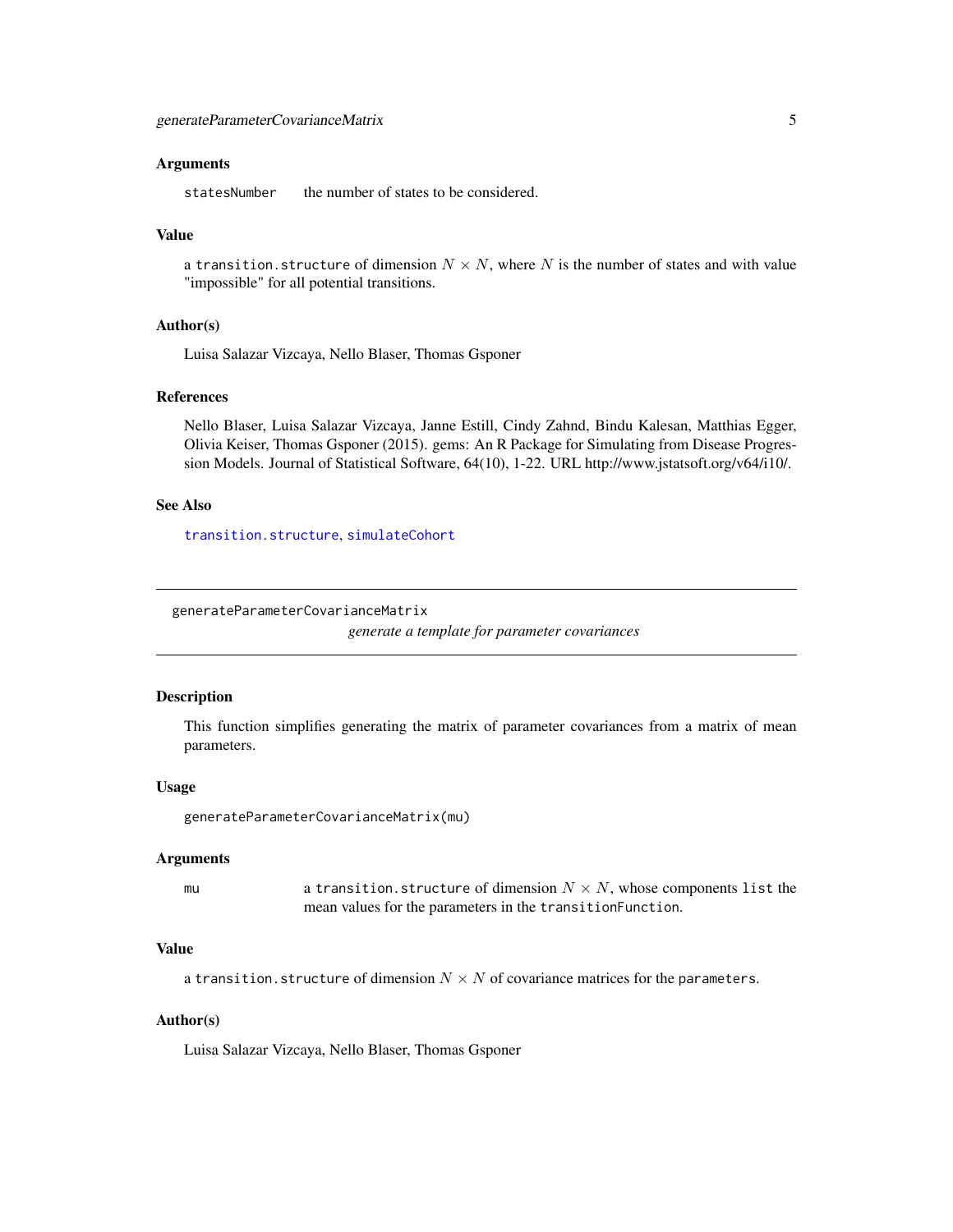# <span id="page-5-0"></span>References

Nello Blaser, Luisa Salazar Vizcaya, Janne Estill, Cindy Zahnd, Bindu Kalesan, Matthias Egger, Olivia Keiser, Thomas Gsponer (2015). gems: An R Package for Simulating from Disease Progression Models. Journal of Statistical Software, 64(10), 1-22. URL http://www.jstatsoft.org/v64/i10/.

# See Also

[transition.structure](#page-10-1), [generateParameterMatrix](#page-5-1), [simulateCohort](#page-7-1)

<span id="page-5-1"></span>generateParameterMatrix

*generate a template for mean parameters*

# Description

This function simplifies generating the matrix of mean parameters from a matrix of transition functions.

#### Usage

```
generateParameterMatrix(hf)
```
#### Arguments

hf a transition.structure of dimension  $N \times N$ , where N is the number of states.

#### Value

a transition. structure of dimension  $N \times N$ , whose components are lists of the right length for the parameters in the corresponding hazard function hf.

# Author(s)

Luisa Salazar Vizcaya, Nello Blaser, Thomas Gsponer

#### References

Nello Blaser, Luisa Salazar Vizcaya, Janne Estill, Cindy Zahnd, Bindu Kalesan, Matthias Egger, Olivia Keiser, Thomas Gsponer (2015). gems: An R Package for Simulating from Disease Progression Models. Journal of Statistical Software, 64(10), 1-22. URL http://www.jstatsoft.org/v64/i10/.

# See Also

[transition.structure](#page-10-1), [simulateCohort](#page-7-1)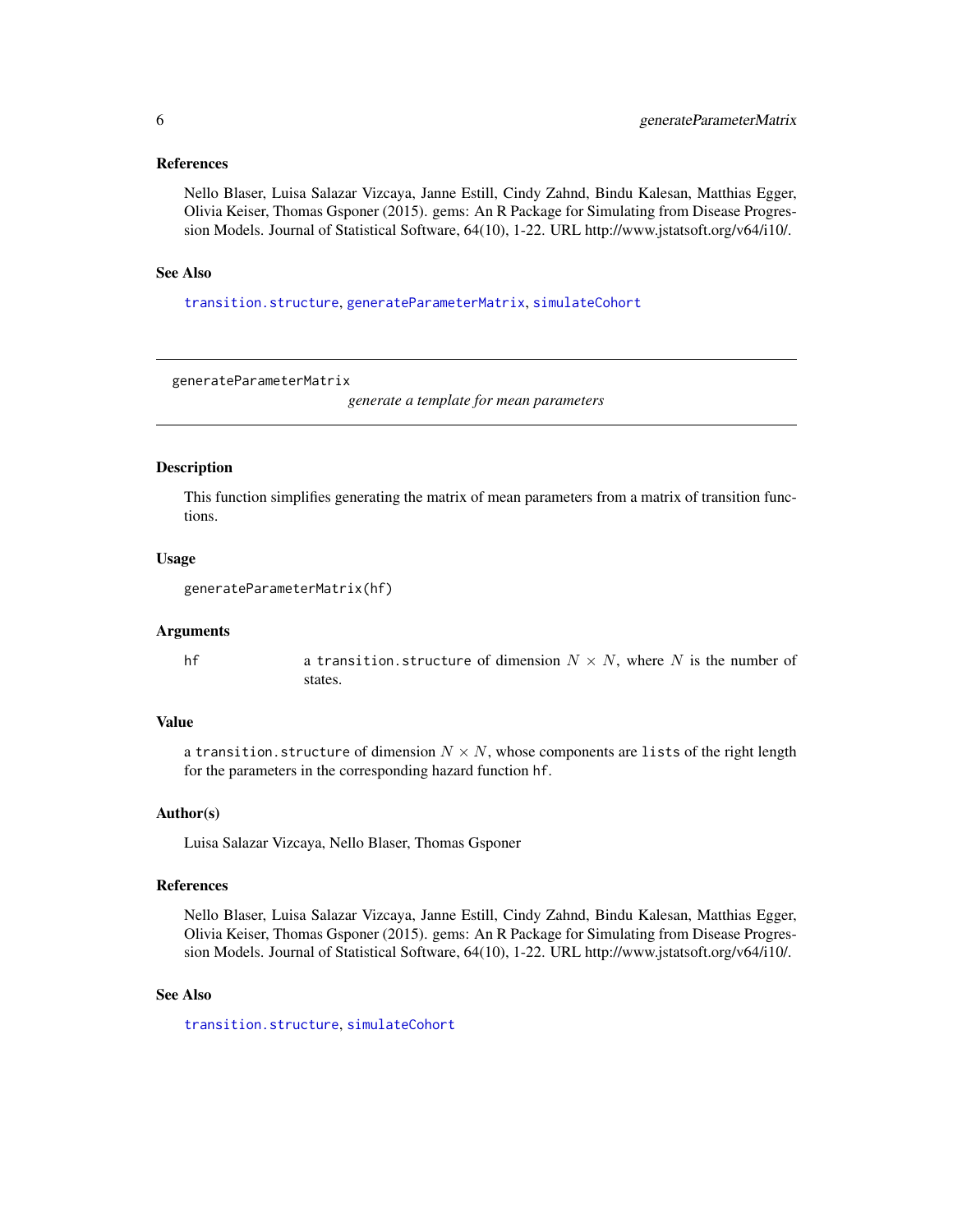<span id="page-6-1"></span><span id="page-6-0"></span>PosteriorProbabilities

*Class* "PosteriorProbabilities"

#### Description

This S4 class summarizes the posterior probabilities over time for objects of class "ArtCohort"

#### Usage

```
## S4 method for signature 'PosteriorProbabilities,ANY,ANY,ANY'
x[i, j, \ldots, drop = TRUE]## S4 method for signature 'PosteriorProbabilities'
plot(x, ci = FALSE, main = paste(x@type,
  "after starting in State", x@states[1], "at time 0"),
  states = 1:dim(x@probabilities)[2], lwd = c(2, 2), col = c("blue","green3"), lty = c(1, 2), xlab = "Time", ylab = "Probability", ...)## S4 method for signature 'PosteriorProbabilities'
head(x, \ldots)## S4 method for signature 'PosteriorProbabilities'
tail(x, \ldots)
```
# Arguments

| $\mathsf{x}$     | the PosteriorProbabilities object                                                                                      |
|------------------|------------------------------------------------------------------------------------------------------------------------|
| i, j,<br>drop    | same as for a "data.frame"                                                                                             |
|                  | arguments passed on to main method                                                                                     |
| ci               | should confidence intervals be displayed                                                                               |
| main, xlab, ylab |                                                                                                                        |
|                  | same as any plot                                                                                                       |
| states           | which states to display                                                                                                |
| lwd, col, lty    | vectors of lentht 2, with first component for the point estimate and second com-<br>ponent for the confidence interval |

# **Slots**

states Object of class "character": names of states

times Object of class "numeric": time points at which probabilities are evaluated probabilities Object of class "matrix": posterior Probabilities to be in each state at each time lower Object of class "matrix": lower prediction bound to be in each state at each time upper Object of class "matrix": upper prediction bound to be in each state at each time type Object of class "character": describes type of probability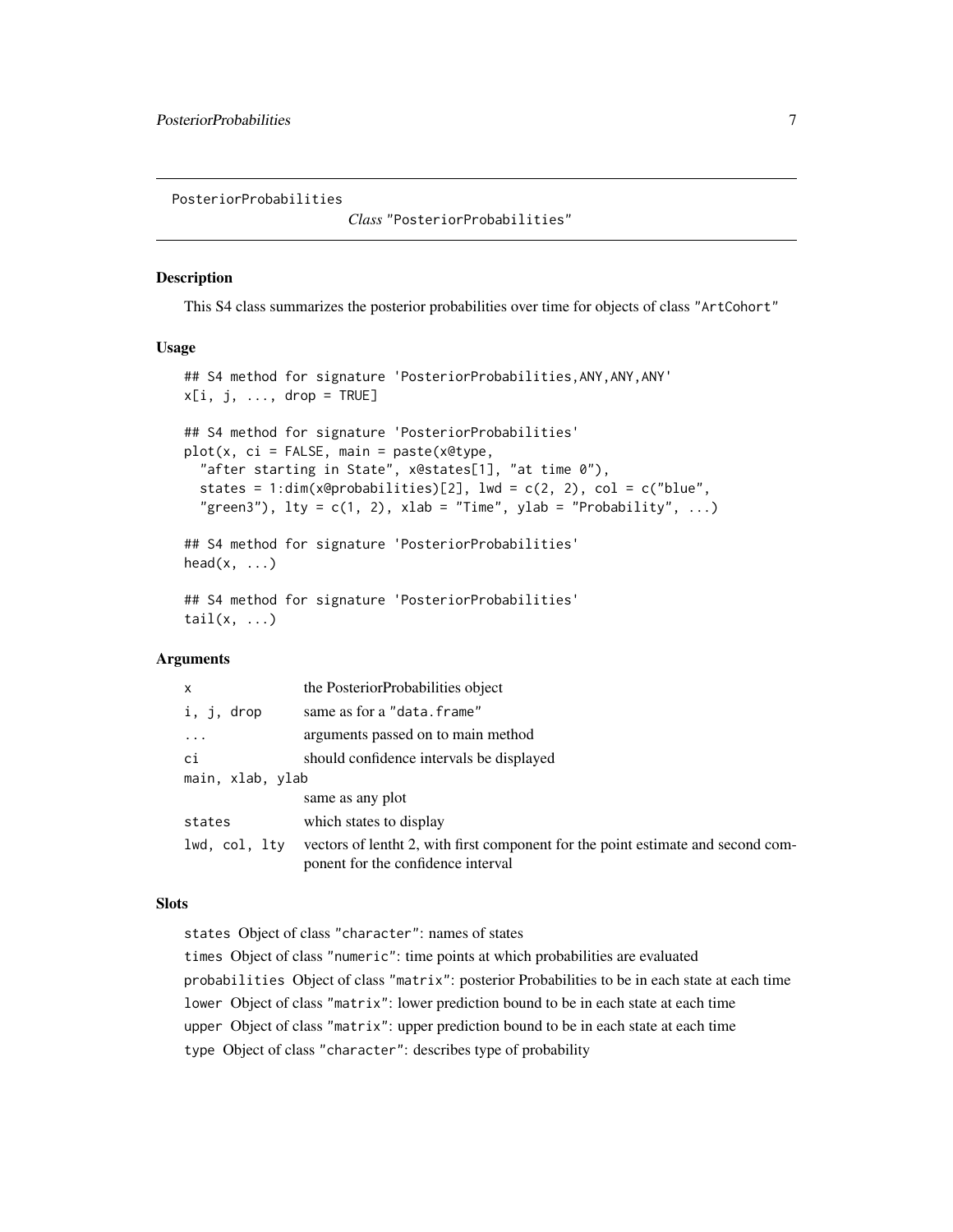# <span id="page-7-0"></span>Objects from the Class

Objects are created by calls to the function simulateCohort.

#### Author(s)

Luisa Salazar Vizcaya, Nello Blaser, Thomas Gsponer

# See Also

[transitionProbabilities](#page-12-1), [cumulativeIncidence](#page-2-1), [ArtCohort](#page-1-1)

# Examples

showClass("PosteriorProbabilities")

<span id="page-7-1"></span>simulateCohort *Simulate cohort*

# Description

Simulates a cohort of patients from a set of functions associated to each possible transition in a multistate model. The multistate model is not required to be a Markov model and may take the history of previous events into account. In the basic version, it allows to simulate from transitionspecific hazard function, whose parameters are multivariable normally distributed. For each state, all transition-specific hazard functions and their parameters need to be specified. For simulating one transition, all possible event times are simulated and the minimum is chosen. Then simulation continues from the corresponding state until an absorbing state of time to is reached.

#### Usage

```
simulateCohort(transitionFunctions, parameters, cohortSize = 1000,
  parameterCovariances = FALSE, timeToTransition = array(FALSE, dim =
  dim(transitionFunctions@list.matrix)), baseline = matrix(NA, nrow =
  cohortSize), initialState = rep(1, cohortSize),
  absorbing = transitionFunctions@states.number, to = 100,
 report.every = 100, sampler.steps = 1000)
```
# Arguments

| transitionFunctions |                                                                                           |
|---------------------|-------------------------------------------------------------------------------------------|
|                     | a transition, structure of dimension $N \times N$ that contains the hazard func-<br>tions |
| parameters          | a transition, structure of dimension $N \times N$ that contains the parameters            |
| cohortSize          | a numeric indicating the number of patients to be simulated.                              |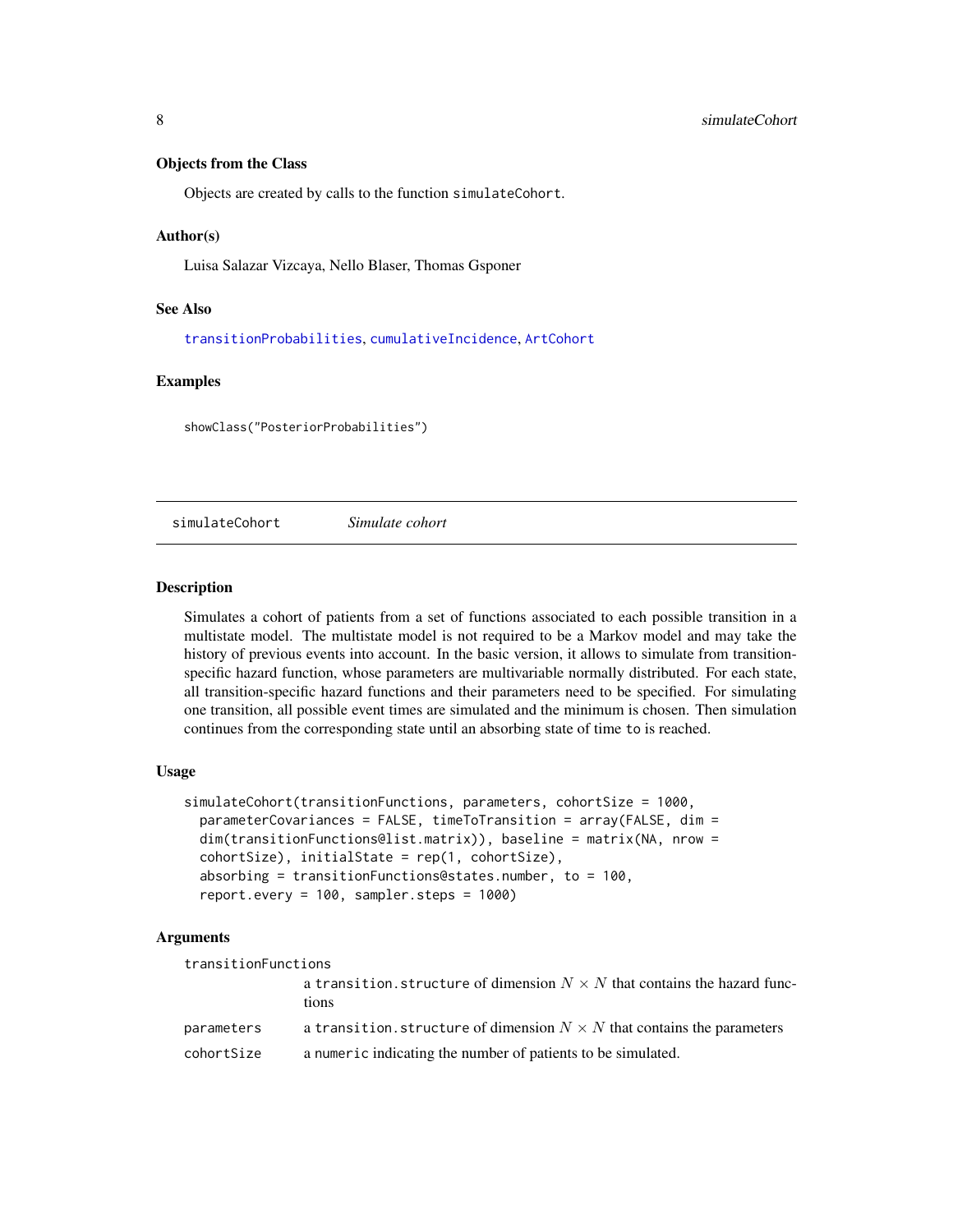# simulateCohort 9

| parameterCovariances |                                                                                                                                                                         |
|----------------------|-------------------------------------------------------------------------------------------------------------------------------------------------------------------------|
|                      | a transition, structure of dimension $N \times N$ of covariance matrices for the<br>parameters.                                                                         |
| timeToTransition     |                                                                                                                                                                         |
|                      | a logical matrix; TRUE for all transitions whose transition Function is<br>specified as the time until transition instead of as a hazard function or as a<br>character. |
| baseline             | a matrix or data. frame of dimension $colorSize \times M$ with M baseline char-<br>acteristics of subjects to be simulated.                                             |
| initialState         | a numeric of length cohort Size with the initial state for each subject simulated.                                                                                      |
| absorbing            | a numeric containing all absorbing states.                                                                                                                              |
| to                   | final time of the simulation.                                                                                                                                           |
| report.every         | a numeric to check progress of simulation.                                                                                                                              |
| sampler.steps        | a numeric indicating number of steps for discretization of hazard functions                                                                                             |

#### Details

The transitionFunctions contains hazard functions or time to event function associated to each possible transition. The elements of this list can be either expressed as an explicit R function or as a character ("impossible", "Weibull", "multWeibull", "exponential") in order to express impossible transitions or parametric forms for the distributions of time to event. If the functions should depend on time, baseline characteristics or be *history-dependent*, the function arguments *t*, *bl* or *history* can be used. Time *t* refers to the time since entry into the current state. For the time since the initial state, use t+sum(history).

The components of the parameters argument list the mean values for the parameters in the transitionFunction. If the corresponding transitionFunction is a function, the parameters should appear in the same order as in the function, leaving out *t*, *bl* and *history*. If the corresponding transitionFunction is the character "Weibull", the first argument is the shape and the second one the scale. If the corresponding transitionFunction is the character "multWeibull", specify weights, shapes, scales in this order.

Note that when using the parameterCovariances argument it is the users responsibility to ensure that the functions are parametrized such that parameters for each transition are multivariate normally distributed and mutually independent.

#### Value

an object of class "ArtCohort" with time.to.state slot of dimension  $colorSize \times N$  with entry times for each patient into each of the states.

# Author(s)

Luisa Salazar Vizcaya, Nello Blaser, Thomas Gsponer

# References

Nello Blaser, Luisa Salazar Vizcaya, Janne Estill, Cindy Zahnd, Bindu Kalesan, Matthias Egger, Olivia Keiser, Thomas Gsponer (2015). gems: An R Package for Simulating from Disease Progression Models. Journal of Statistical Software, 64(10), 1-22. URL http://www.jstatsoft.org/v64/i10/.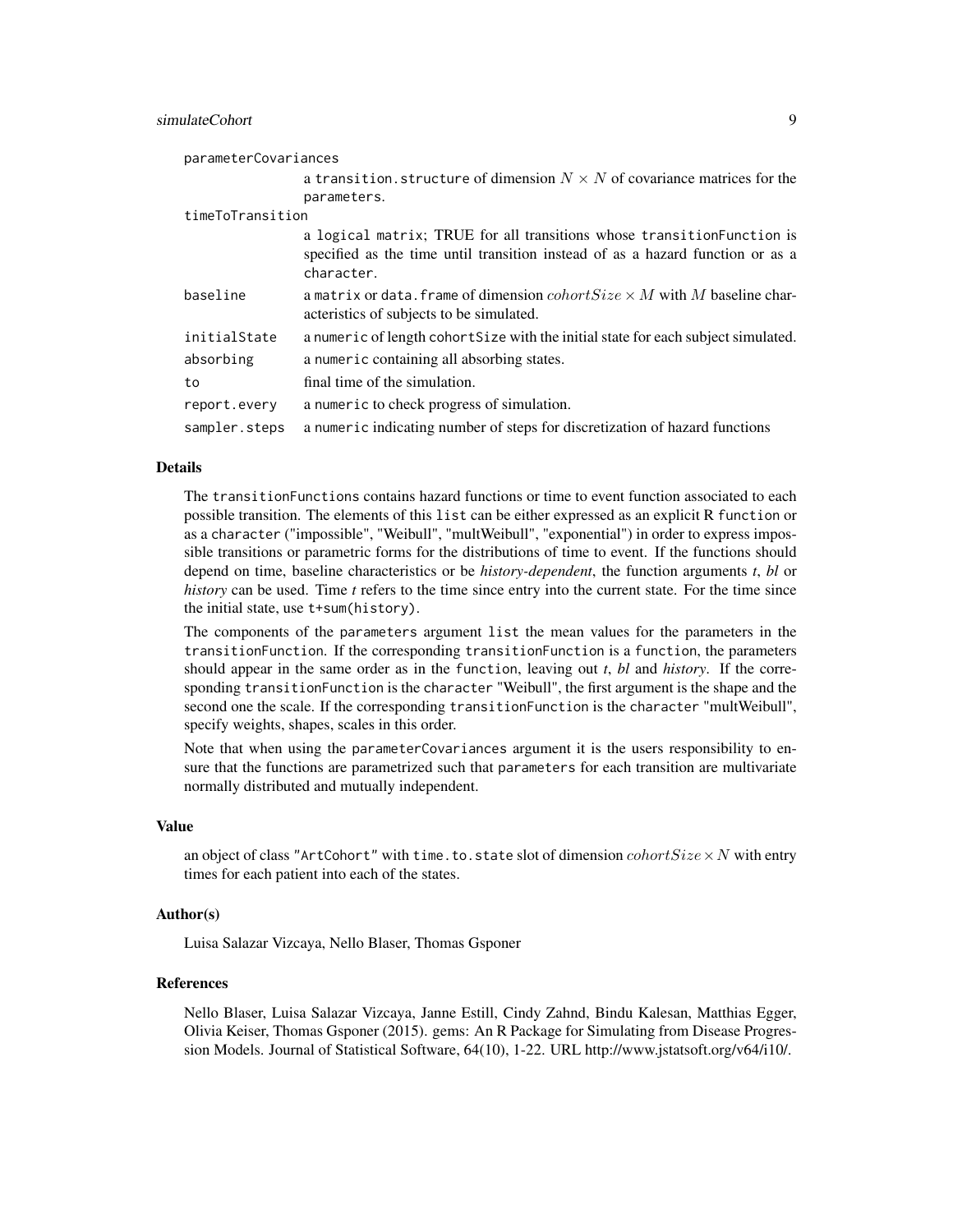# See Also

```
generateHazardMatrix, generateParameterMatrix, generateParameterCovarianceMatrix,
ArtCohort, transitionProbabilities, cumulativeIncidence
```
# Examples

```
# Here is an example model with 3 states and 2 possible transitions.
# number of states in the model
statesNumber <- 3
# cohort size
cohortSize <- 100
# specification of hazard functions
hazardf <- generateHazardMatrix(statesNumber)
hazardf[[1,2]] \leftarrow function(t, r1, r2)
{
  ifelse(t<=2, r1 , r2)
}
hazardf[[2,3]] <- "Weibull"
# list of parameters for the hazard functions
mu <- generateParameterMatrix(hazardf)
mu[[1,2]] <- list(0.33, 0.03) # r1, r2
mu[[2,3]] <- list(1,0.84) # shape, scale
# time
maxTime <- 10
# simulate the cohort
cohort <- simulateCohort(
  transitionFunctions = hazardf,
  parameters = mu,
  cohortSize = cohortSize,
  to=maxTime)
# output
head(cohort)
# transition probability
tr <- transitionProbabilities(cohort, times=seq(0,4,.1))
plot(tr, ci=FALSE)
# cumulative incidence
inc <- cumulativeIncidence(cohort, times=seq(0,4,.1))
plot(inc, ci=FALSE, states=c(2,3))
```
<span id="page-9-0"></span>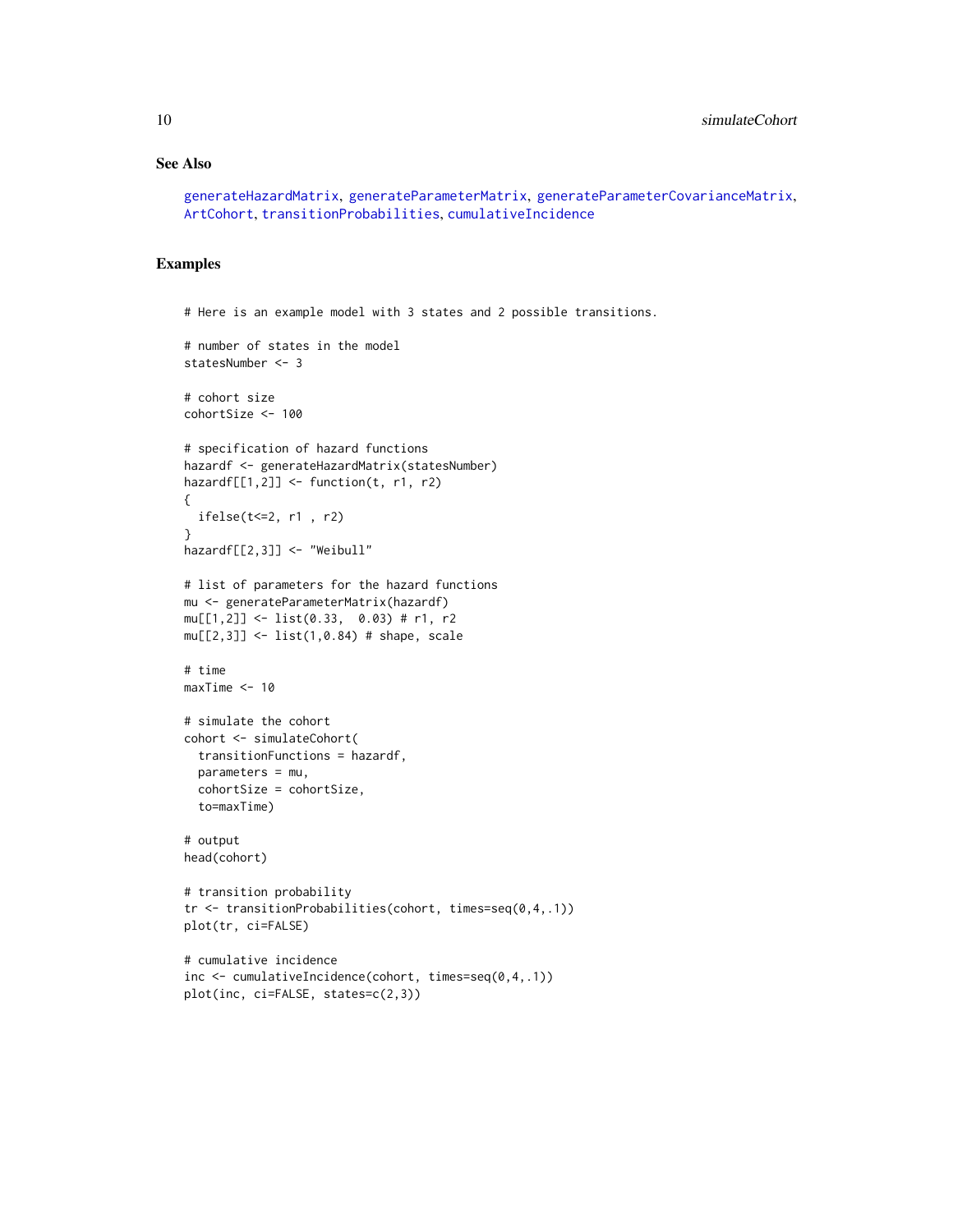<span id="page-10-0"></span>

# Description

The simulated data set for each patient contains data for kidney injuries, bleeding complications and the combined endpoint of stroke or death. The data was simulated from the original data following the steps described in the package vignette.

#### Format

A data frame with 194 observations on the following 7 variables.

id a character vector that contains the patient id's

kidney a numeric vector; indicator variable that show if an event has occurred

kidney.dur a numeric vector; times at which the events occurred or the patients were censored

bleeding a numeric vector; indicator variable that show if an event has occurred

bleeding.dur a numeric vector; times at which the events occurred or the patients were censored

death a numeric vector; indicator variable that show if an event has occurred

death.dur a numeric vector; times at which the events occurred or the patients were censored

#### **References**

Nello Blaser, Luisa Salazar Vizcaya, Janne Estill, Cindy Zahnd, Bindu Kalesan, Matthias Egger, Olivia Keiser, Thomas Gsponer (2015). gems: An R Package for Simulating from Disease Progression Models. Journal of Statistical Software, 64(10), 1-22. URL http://www.jstatsoft.org/v64/i10/.

# Examples

head(data(tavi))

<span id="page-10-1"></span>transition.structure *Class* "transition.structure"

# Description

This S4 class provides a structure to specify different characteristics of transitions, such as transition functions functions, parameters or parameter covariances.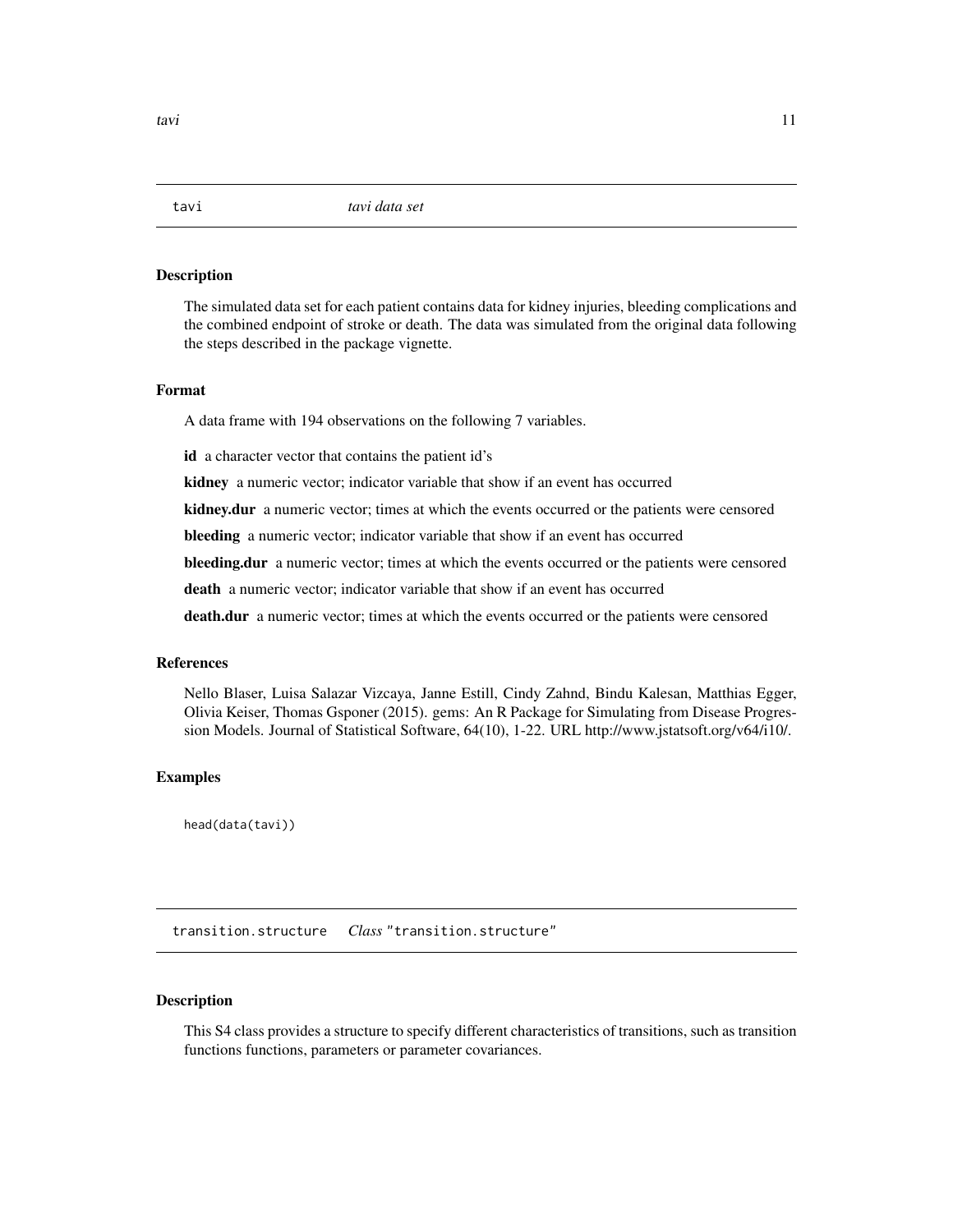# <span id="page-11-0"></span>Usage

```
## S4 method for signature 'transition.structure'
x[[i, j, ..., exact = TRUE]]## S4 replacement method for signature 'transition.structure'
x[[i, j]] <- value
possibleTransitions(object)
## S4 method for signature 'transition.structure'
possibleTransitions(object)
## S4 method for signature 'transition.structure'
```
print(x)

# Arguments

| x, object     | the transition.structure |
|---------------|--------------------------|
| i, j          | same as for matrix       |
| exact, value, |                          |
|               | passed on to list method |

# Slots

states.number Object of class "numeric": number of states

list.matrix Object of class "matrix": a list with two dimensions, where list element [i,j] correspond to transitions from i to j

# Objects from the Class

Objects are created by calls to the functions generateHazardMatrix, generateParameterMatrix, generateParameterCovarianceMatrix.

# Author(s)

Luisa Salazar Vizcaya, Nello Blaser, Thomas Gsponer

#### See Also

[generateHazardMatrix](#page-3-1), [generateParameterMatrix](#page-5-1), [generateParameterCovarianceMatrix](#page-4-1)

# Examples

showClass("transition.structure")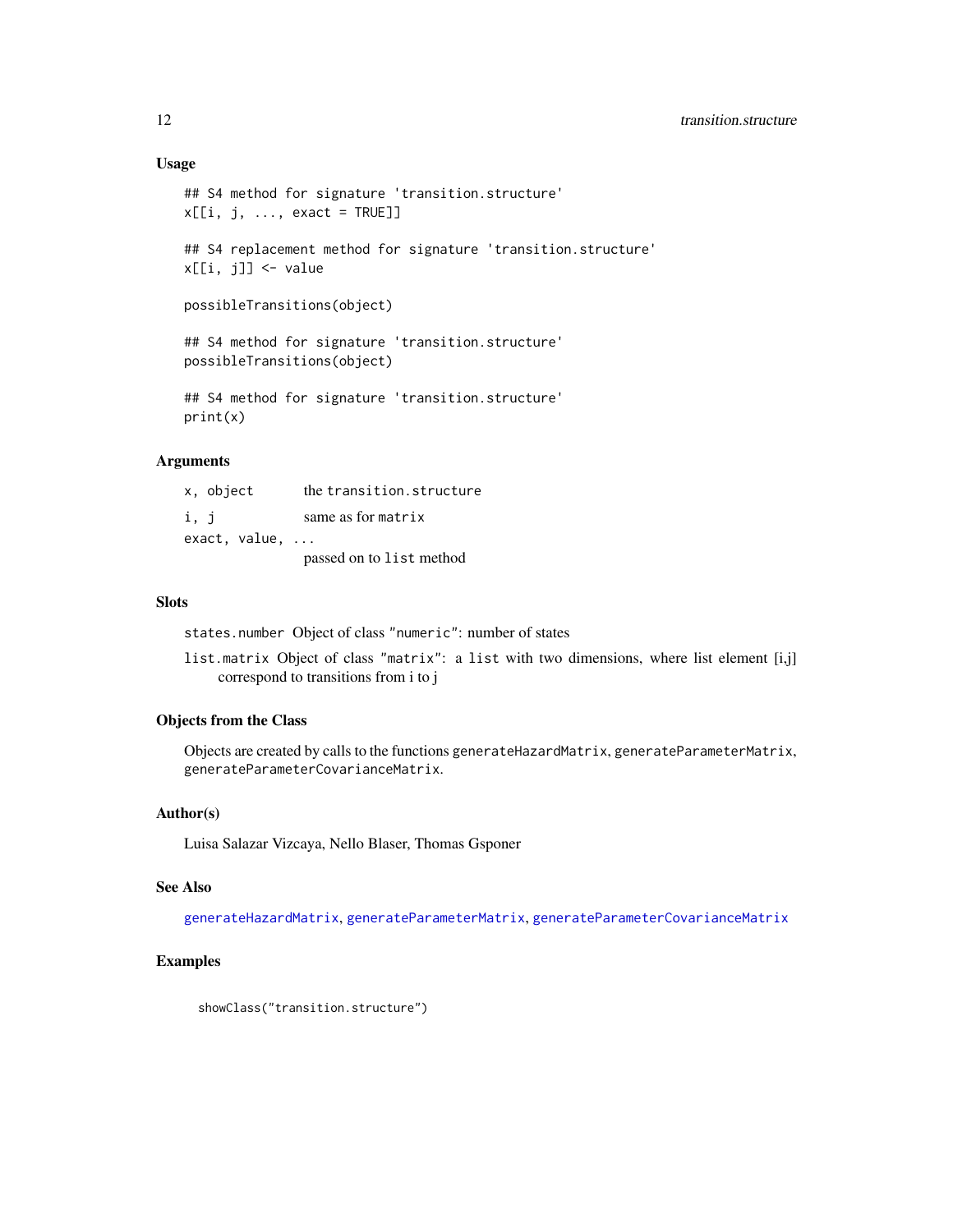<span id="page-12-1"></span><span id="page-12-0"></span>transitionProbabilities

*transition probabilities*

# Description

Calculates the probabilities and prediction intervals after first state

# Usage

```
transitionProbabilities(object, times, M = 100, stateNames = paste("State",
 as.list(1:dim(cohorts)[1])))
```
# Arguments

| object     | either the output of simulateCohort or the matrix with the probabilities<br>slot of that output. |
|------------|--------------------------------------------------------------------------------------------------|
| times      | a time vector.                                                                                   |
| M          | number of groups for calculating confidence intervals.                                           |
| stateNames | a list with the names of states.                                                                 |

# Value

an object of class "PosteriorProbabilities", containing the statenames, timepoints and the transition probabilities with pointwise prediction intervals over time.

# Author(s)

Luisa Salazar Vizcaya, Nello Blaser, Thomas Gsponer

# References

Nello Blaser, Luisa Salazar Vizcaya, Janne Estill, Cindy Zahnd, Bindu Kalesan, Matthias Egger, Olivia Keiser, Thomas Gsponer (2015). gems: An R Package for Simulating from Disease Progression Models. Journal of Statistical Software, 64(10), 1-22. URL http://www.jstatsoft.org/v64/i10/.

#### See Also

[PosteriorProbabilities](#page-6-1), [ArtCohort](#page-1-1), [simulateCohort](#page-7-1)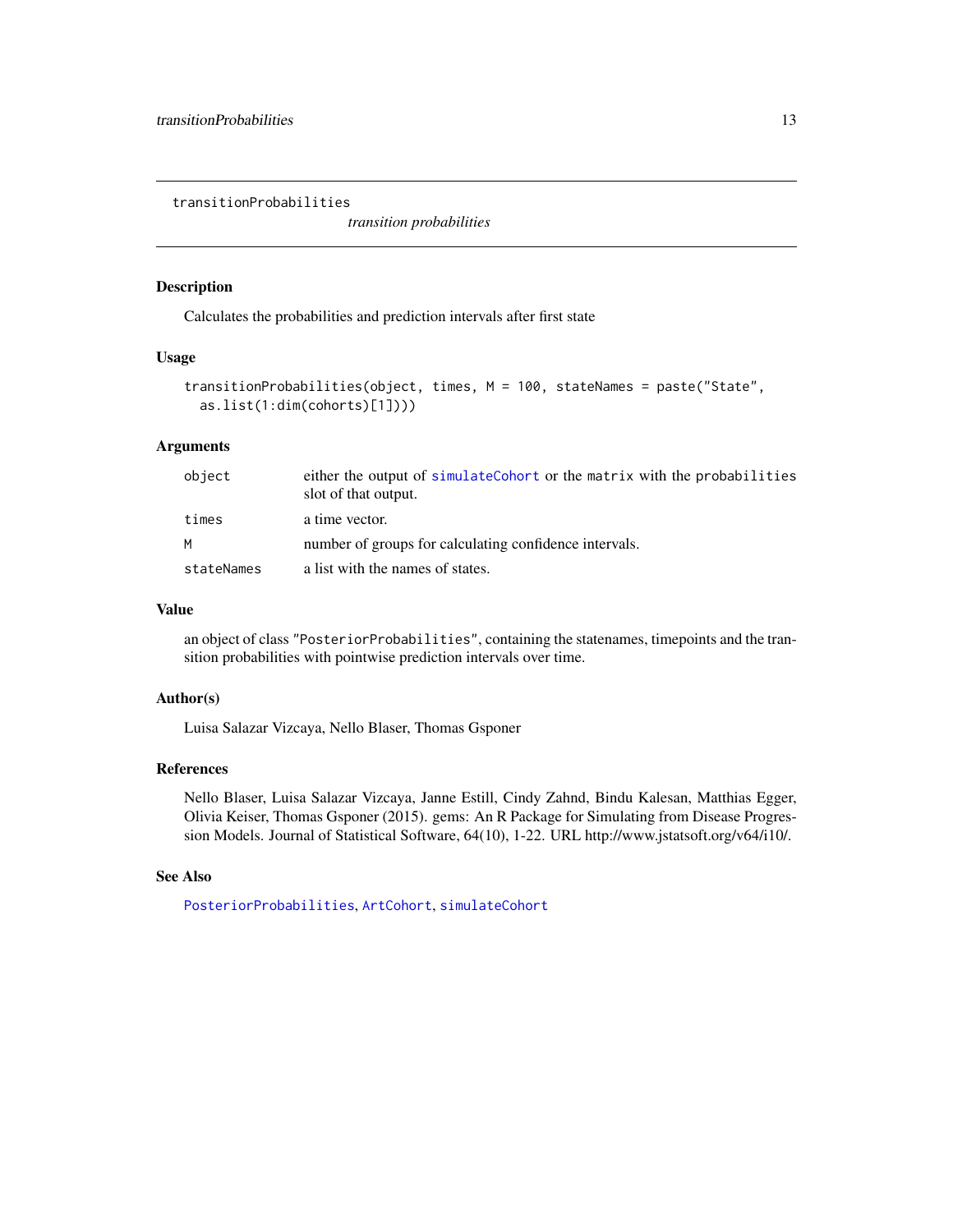# <span id="page-13-0"></span>Index

∗Topic classes ArtCohort, [2](#page-1-0) PosteriorProbabilities, [7](#page-6-0) transition.structure, [11](#page-10-0) ∗Topic datasets tavi, [11](#page-10-0) ∗Topic function simulateCohort, [8](#page-7-0) ∗Topic main simulateCohort, [8](#page-7-0) ∗Topic utilities cumulativeIncidence, [3](#page-2-0) generateHazardMatrix, [4](#page-3-0) generateParameterCovarianceMatrix, [5](#page-4-0) generateParameterMatrix, [6](#page-5-0) transitionProbabilities, [13](#page-12-0) [,ArtCohort,ANY,ANY,ANY-method *(*ArtCohort*)*, [2](#page-1-0) [,ArtCohort-method *(*ArtCohort*)*, [2](#page-1-0) [,PosteriorProbabilities,ANY,ANY,ANY-method *(*PosteriorProbabilities*)*, [7](#page-6-0) [,PosteriorProbabilities-method *(*PosteriorProbabilities*)*, [7](#page-6-0) [.ArtCohort *(*ArtCohort*)*, [2](#page-1-0) [.PosteriorProbabilities *(*PosteriorProbabilities*)*, [7](#page-6-0) [[,transition.structure-method *(*transition.structure*)*, [11](#page-10-0) [[.transition.structure *(*transition.structure*)*, [11](#page-10-0) [[<-,transition.structure-method *(*transition.structure*)*, [11](#page-10-0) [[<-.transition.structure *(*transition.structure*)*, [11](#page-10-0) ArtCohort, [2,](#page-1-0) *[4](#page-3-0)*, *[8](#page-7-0)*, *[10](#page-9-0)*, *[13](#page-12-0)* ArtCohort-class *(*ArtCohort*)*, [2](#page-1-0)

cumulativeIncidence, *[3](#page-2-0)*, [3,](#page-2-0) *[8](#page-7-0)*, *[10](#page-9-0)*

gems, [4](#page-3-0) gems-package *(*gems*)*, [4](#page-3-0) generateHazardMatrix, [4,](#page-3-0) *[10](#page-9-0)*, *[12](#page-11-0)* generateParameterCovarianceMatrix, [5,](#page-4-0) *[10](#page-9-0)*, *[12](#page-11-0)* generateParameterMatrix, *[6](#page-5-0)*, [6,](#page-5-0) *[10](#page-9-0)*, *[12](#page-11-0)* head,ArtCohort-method *(*ArtCohort*)*, [2](#page-1-0) head,PosteriorProbabilities-method *(*PosteriorProbabilities*)*, [7](#page-6-0) head.ArtCohort *(*ArtCohort*)*, [2](#page-1-0) head.PosteriorProbabilities *(*PosteriorProbabilities*)*, [7](#page-6-0) plot,PosteriorProbabilities-method *(*PosteriorProbabilities*)*, [7](#page-6-0) plot.PosteriorProbabilities *(*PosteriorProbabilities*)*, [7](#page-6-0) possibleTransitions *(*transition.structure*)*, [11](#page-10-0) possibleTransitions,transition.structure-method *(*transition.structure*)*, [11](#page-10-0) PosteriorProbabilities, *[4](#page-3-0)*, [7,](#page-6-0) *[13](#page-12-0)* PosteriorProbabilities-class *(*PosteriorProbabilities*)*, [7](#page-6-0) print, transition.structure-method *(*transition.structure*)*, [11](#page-10-0) print.transition.structure *(*transition.structure*)*, [11](#page-10-0)

simulateCohort, *[3](#page-2-0)[–6](#page-5-0)*, [8,](#page-7-0) *[13](#page-12-0)* summary,ArtCohort-method *(*ArtCohort*)*, [2](#page-1-0) summary.ArtCohort *(*ArtCohort*)*, [2](#page-1-0)

tail,ArtCohort-method *(*ArtCohort*)*, [2](#page-1-0) tail,PosteriorProbabilities-method *(*PosteriorProbabilities*)*, [7](#page-6-0) tail.ArtCohort *(*ArtCohort*)*, [2](#page-1-0) tail.PosteriorProbabilities *(*PosteriorProbabilities*)*, [7](#page-6-0)